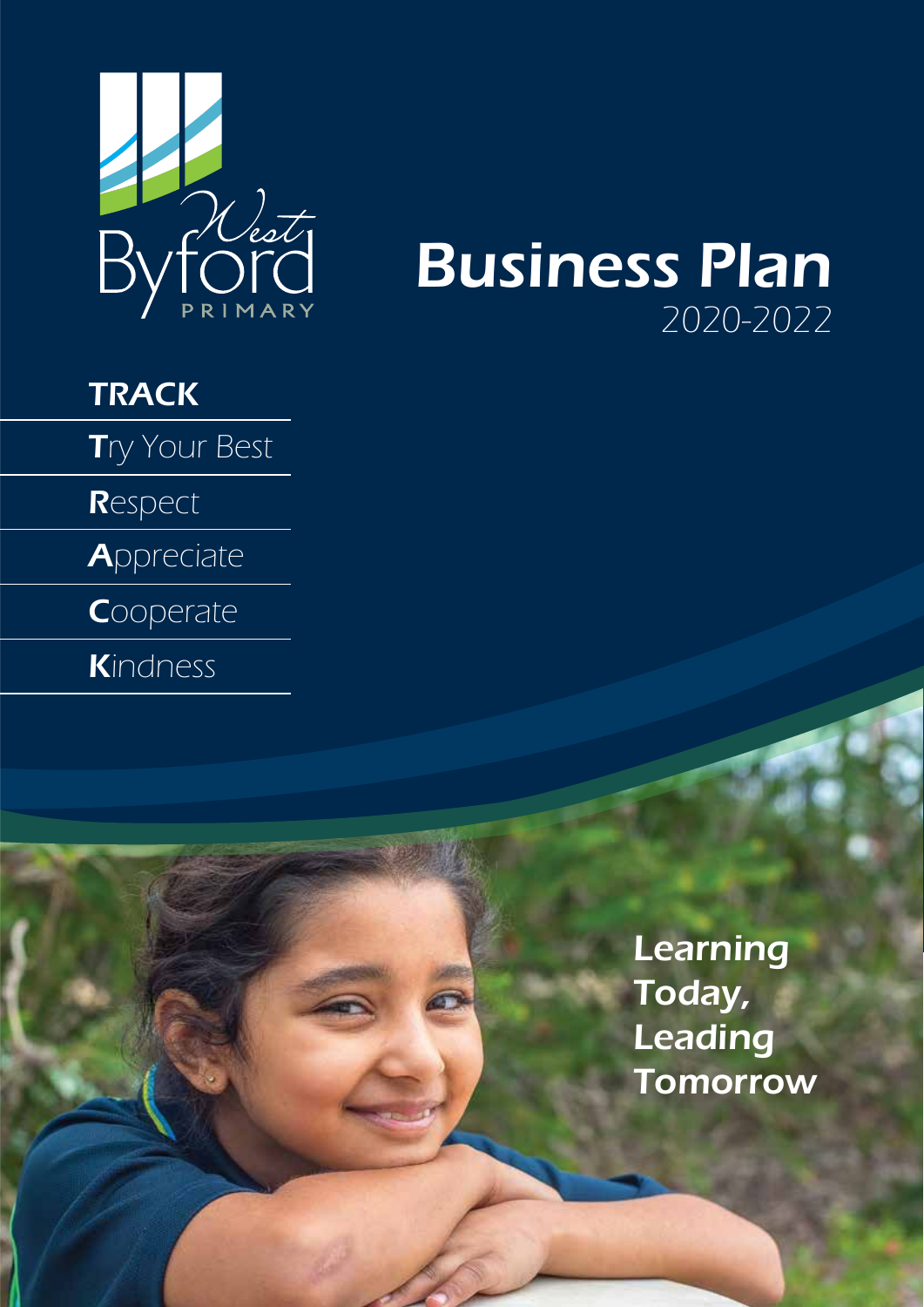

### **TRACK Agreements**

All students at West Byford Primary School are expected to follow the TRACK Agreements developed by students, staff and parents. The TRACK Agreements underpin behaviour management and pastoral care processes and support the Friendly Schools Plus program that is implemented in all classes.



## School Vision

We aim to build a reputation as a school with high standards and a professional approach that meets the needs of the community.

This will include:

- · High standards of behaviour and school dress.
- · Rewards for students who demonstrate excellent behaviour and commitment in the classroom.
- Immaculate school grounds and classrooms.
- Professional, hardworking teachers who demonstrate high standards and a commitment to the school.
- · A collaborative environment and a common approach to teaching across all classrooms.
- Direct instruction of skills in Literacy and Numeracy.
- Straight talking and honesty in communicating with parents, including plain language and being contacted in a timely matter.

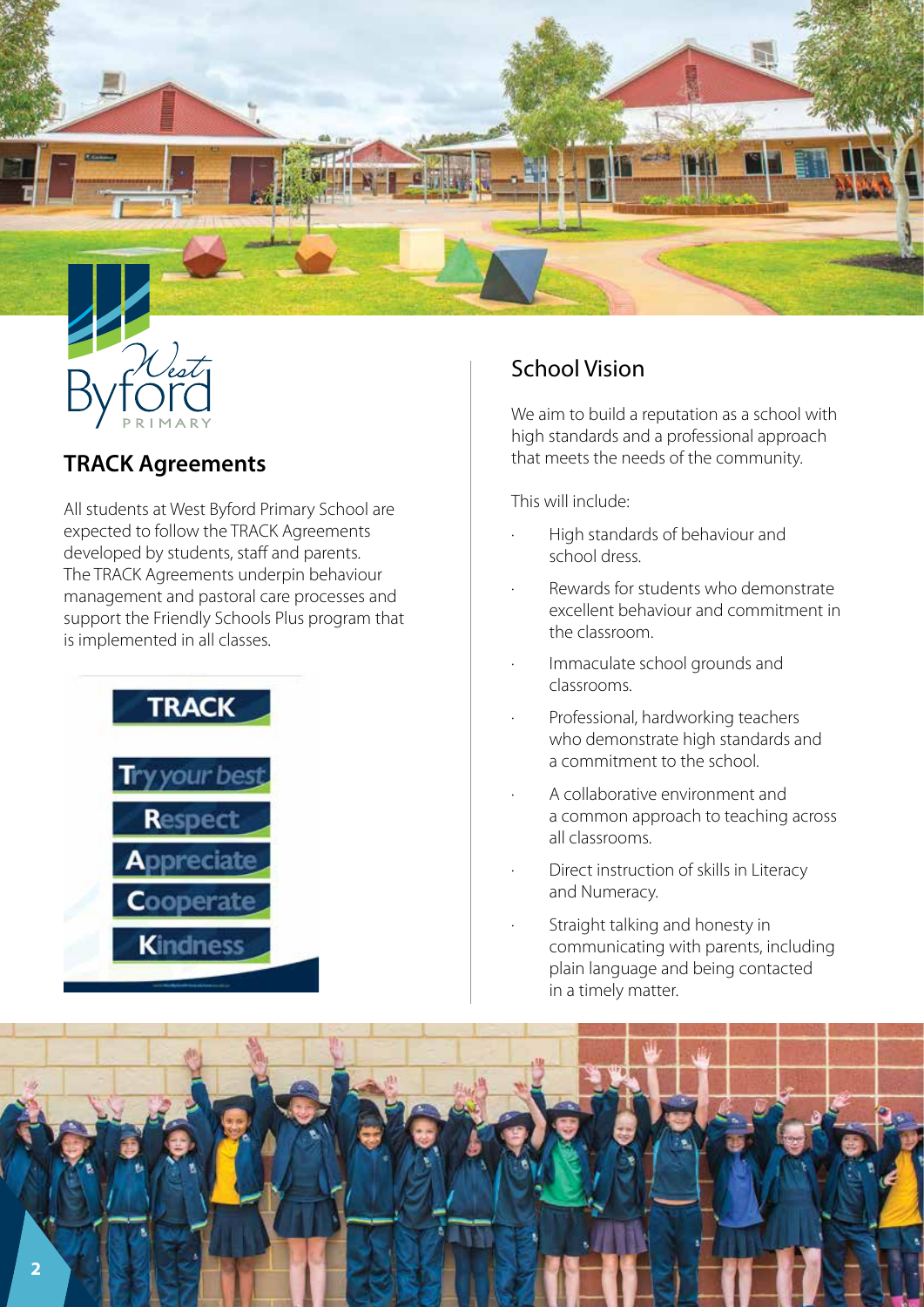### **2020 - 2022 School Operations Overview**

#### **Expectations of Staff**

- Commit and contribute fully to the culture of the school and its whole-school approaches.
- Follow implicitly the:
	- Behaviour Management Policy.
	- K-6 Curriculum Document's scope and sequence.
	- Assessment Overview.
- Explicitly instruct fundamental skills in every lesson using the Gradual Release of Responsibility Model, including a learning intention, success criteria and plenary.
- Contribute to the Curriculum Document review at the end of a Business Plan cycle.
- Attend and participate actively in Team and Curriculum Team meetings.
- Implement effective Literacy and Numeracy Blocks.
- Participate in and support the Watch Others Work (WOW) program.

### **Expectations of Administration**

- Reduce, where possible, the administrative workload of staff.
- Formally induct new staff and link with an existing staff member.
- Engage with, and consider staff feedback on, Curriculum and Assessment planning.
- Support staff to manage student behaviour, social and emotional needs.
- Support the professional learning needs of staff, including administrative aspirants and Level 3 Teachers.
- Provide appropriate resources and equipment to enable staff to work effectively.
- Mentor and support graduate teachers.
- Allocate resources and personnel, based on need.
- Support staff dealing with parent complaints and grievances.

#### **Leadership – Staff**

- Pathways to leadership positions are promoted, equitable and transparent.
- Deputy Principal (Acting) positions are appointed by expression of interest from staff identifying this goal in their Performance Management (PM) plan.
- Learning teams are managed by a Team Leader, who has additional DOTT and meets weekly with the Principal.
- Learning Team meetings follow an agreed protocol, with formal agendas and minutes recorded and sent to the Principal.
- Staff are responsible for specific roles within Learning Teams.
- Staff are active members of Curriculum Committees, providing strategic direction and ongoing feedback in the implementation of the curriculum.
- Principal and Manager Corporate Services (MCS) meet collectively with Education Assistants, twice per term.

#### **Assessment**

- Standardised testing conducted as per the Assessment **Overview**
- Line Managers negotiate with classroom teachers to identify target students, Term One.
- Review of Target students conducted with the classroom teacher and Principal, Term Four.
- Year Level Moderation, once per term.
- NAPLAN Online, Annual Report and Report Grade analysis conducted with whole staff, annually.
- Assessment Overview, reviewed annually. **3**

#### **Performance Management (PM) – All Staff**

- PM meetings held with the Principal or MCS, once per semester. Staff submit a written PM Review to the Principal or MCS in Term Four.
- Staff reflect against the AITSL standards, indicate SMART goals and submit this to the Principal or MCS, Term One.
- Principal, Deputy Principal and MCS provide in-class coaching with written feedback, at least once per year.
- Education Assistants and Teaching Staff engage with the Watch Others Work program to improve classroom practice.
- Target students are monitored by Teaching Staff and Deputy Principals, throughout the year.
- Staff provide feedback to the Principal and his delegates in the annual staff survey.

#### **Professional Learning (PL)**

- Whole-staff contextual PL offered twice per term.
- Staff offered after-school PL workshops, as needed.
- Staff research and include relevant PL in Performance Management plans to assist progression through the Australian Institute for Teaching and School Leadership Career Stages.
- Qualified staff are encouraged to present PL to their colleagues.

#### **Teaching and Learning**

- Provide ongoing, targeted PL to improve classroom practice.
- Ensure teachers and students have access to multiple resources including digital platforms and applications.
- Curriculum committees to research and assist staff implementing appropriate teaching and learning strategies.
- Specific feedback and classroom observations on effective classroom practice.
- Year level curriculum planning included in the Curriculum Documents.
- Moderation Tasks assigned and implemented for each year level.
- Class DOJO to be used as the preferred platform to share student learning with the parent community.

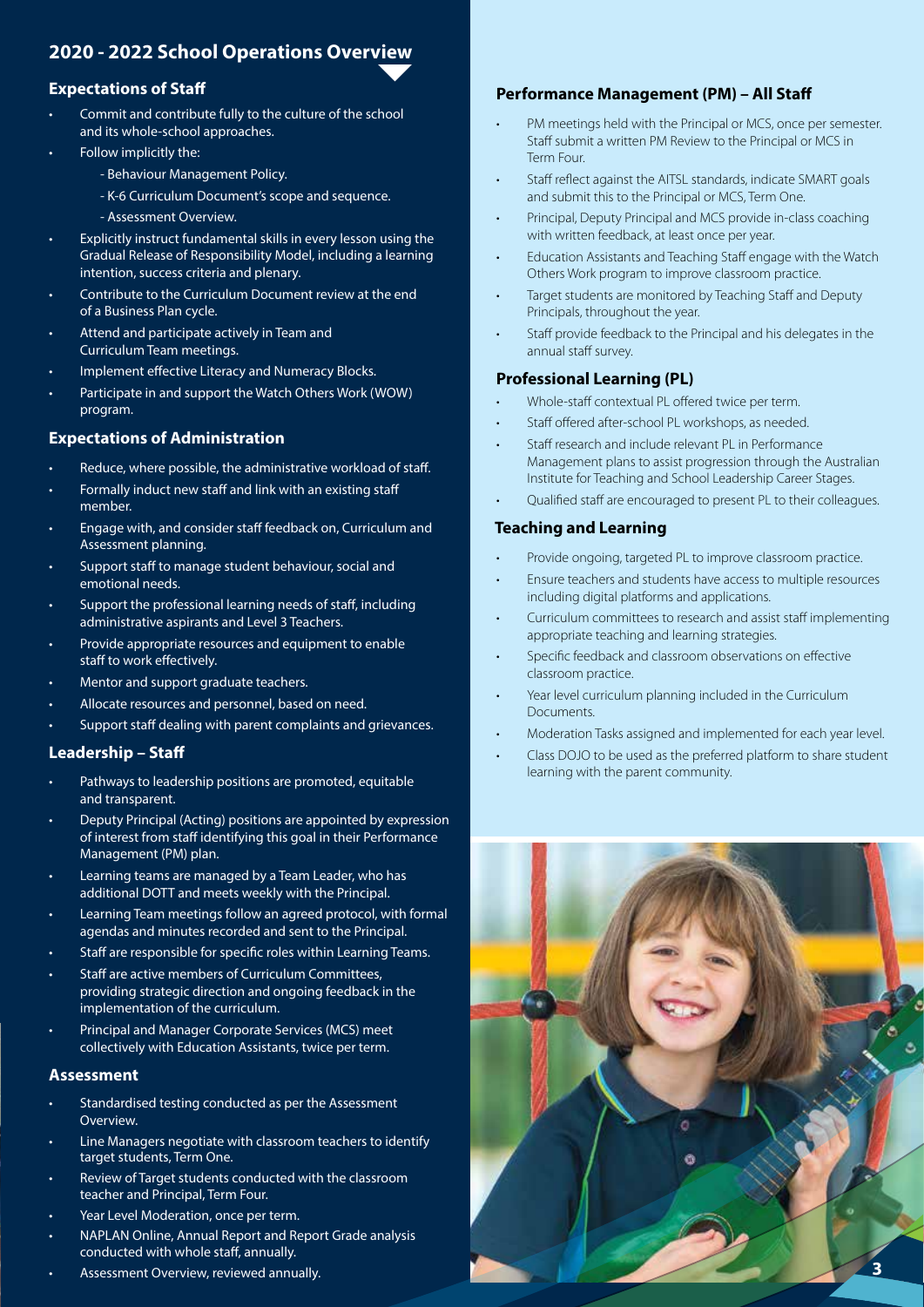

#### **Student Wellbeing**

- **TRACK** Agreements underpin values and behaviour programs:
	- **T**ry Your Best, **R**espect, **A**ppreciate, **C**ooperate, **K**indness.
- Highlight the underlying meanings of **TRACK** Agreements in classrooms and at school assemblies.
- **TRACK** magnets are displayed in each classroom.
- Highly effective habits from the Leader in Me program to be introduced to the students and implemented in classrooms and at school assemblies.
- Health specialist to explicitly teach the Friendly Schools Plus program and Zones of Regulation framework. Teaching staff to reinforce strategies in their classrooms.
- Maintain a structured Buddy Class Program.
- Aussie Optimism program for Year 4 to 6 students facilitated by the School Psychologist and Chaplain.
- Chat Space, Buddy Benches and Leavers' Lounge (Year 6) identified as safe areas in the playground.
- Provide emergency lunches for students, as needed.
- Donate or sell, at reduced cost, second-hand uniforms to students and families under financial duress.
- Maintain a Chaplain, two days per week (Federal Government funded).
- Maintain a Social Worker, two days per week (school funded).
- Maintain a School Psychologist, three days per week (school funded one day).
- Provide engaging lunchtime activities for students, where possible compensating staff through reduced duty commitments.
- Operate a Breakfast Club, one morning per week.
- Secondary and Pre Primary transition days and programs organised for students.
- Inclusivity (cultural and disabilities) promoted through incursions and whole-school events.

#### **Staff Wellbeing**

- Staff complete 7 Habits of Highly Effective People.
- Targeted Wellbeing PL opportunities to be promoted and provided to staff.
- Principal and the Wellbeing Committee promote and provide opportunities for the staff to cultivate the 7 Habits. Special staff appreciation days and events are celebrated for Teachers, Education Assistants and Administrative Office staff; and also birthdays and social activities.
- Formal welcome to Teachers and Education Assistants on practicum, and work experience students.
- The Wellbeing Committee to provide an information session to the staff on R U OK Day promoting the wellbeing support available through the DoE.
- Access to Chaplain and consults with School Psychologist.
- Morning Teas held weekly to encourage staff connections; including 'Not Just Another Brick in the Wall' poster read and displayed in the staffroom so staff become better acquainted with each other, and 'Apples' that acknowledge contributions made by staff.

#### **National Quality Standard (NQS)**

- Continue working towards meeting the NQS.
- Refer to the NQS framework in Performance Management processes, including written classroom feedback.
- Conduct an NQS audit, annually.
- K-2 staff review NQS Improvement Plan, each term.

#### **Students at Educational Risk (SAER)**

- Staff determine student assistance required using the SAER flowchart.
- The SAER Team initially assesses learning support requests to ascertain the level of intervention required and personnel required.
- SEN Planning used for all documented plans.
- SEN Reporting used for students with a diagnosed disability receiving funding who would receive an E grade for more than one learning area.
- Differentiation across all learning areas. Teaching staff to encourage critical and creative thinking by providing students with opportunities to practise higher order thinking skills.
- Individual Mathematics Plans (IMP) to track students working below or above in Mathematics.
- Monitor the Maths Online extension program for students in Years 3-6 identified as gifted in Mathematics.
- Reading Intervention program for students at educational risk in Literacy.
- Special Needs Education Assistants allocated to classrooms based on school needs.

#### **English as an Additional Language/Dialect (EAL/D)**

- EAL/D Teacher assists the Administration to enrol EAL/D students and to ensure that Census data is accurate.
- EAL/D Teacher to support classroom teachers and manage the placement of students on the EAL/D Progress Map.
- Actively encourage EAL/D parents' participation in the school.
- Analyse EAL/D student performance in standardised testing and NAPLAN.
- Provide EAL/D PL for school staff, as needed.
- Progress Map Reporting used for students who would receive an E Grade in English.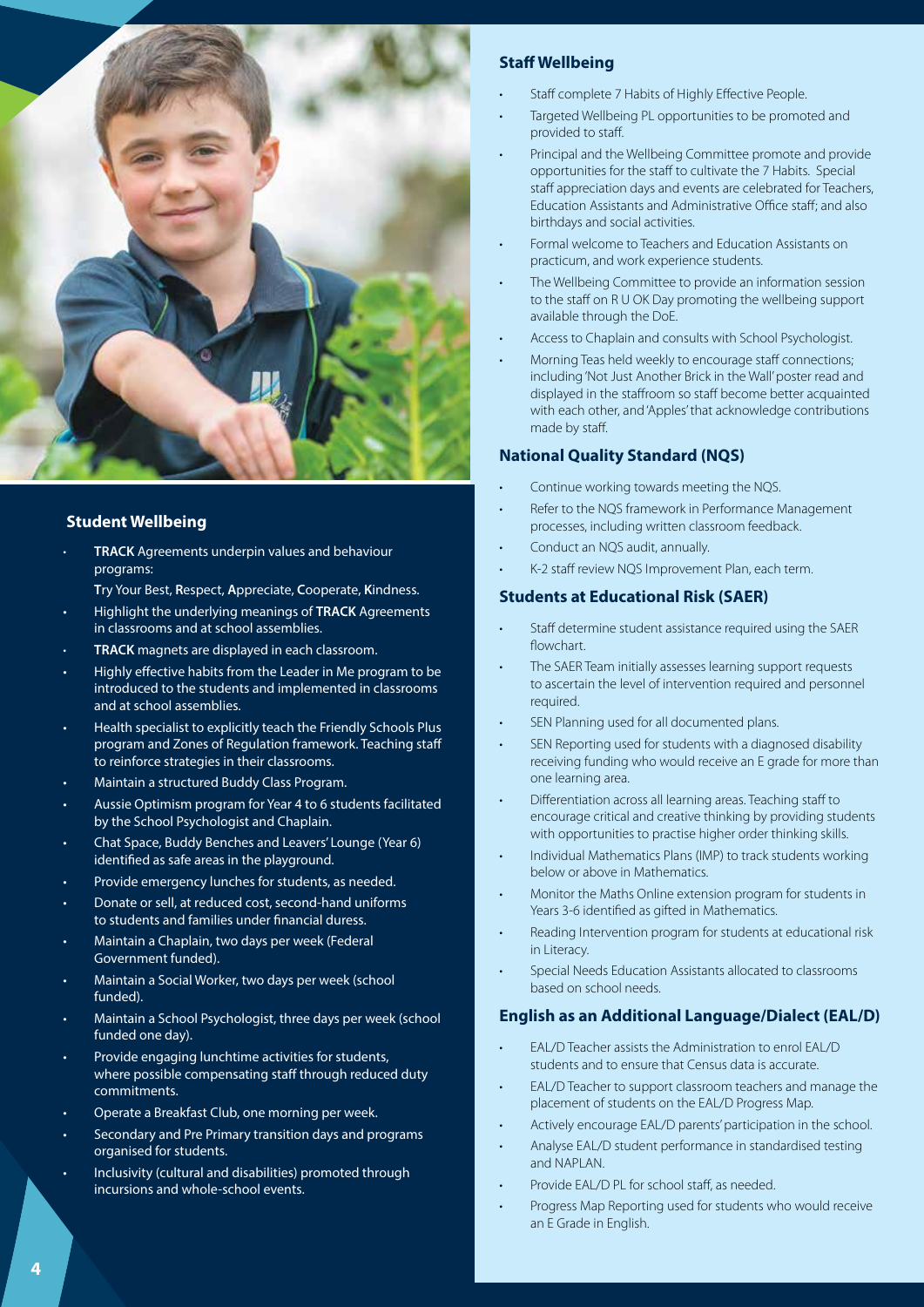#### **Leadership – Students**

- Elect (by student voting) a Student Representative Council (SRC) that represents students from Years 1-5, ensuring students have significant input into school direction.
- Ensure clear communication and feedback with the student population by holding regular SRC meetings, arranged by Head Students with the Deputy Principal.
- SRC to coordinate fundraising or student-initiated projects.
- Elect a Year 6 Leadership team, including Head Boy and Head Girl, and Faction Captains.
- Year 6 Leaders attend the National Young Leaders Conference.
- Year 6 Leaders to meet with the Deputy Principal, weekly.
- Waste Warrior Student Leaders to manage Waste Space and the school recycling system.
- Faction Captains to manage whole-school sport set-up, and maintain classroom sports equipment.

#### **School Board / Governance**

The School Board will review/approve the:

- Finance Cash Plan, annually.
- Contributions and Charges, annually.
- K-6 Assessment Overviews, annually.
- NAPLAN Online results, annually.
- Annual Report, annually.
- Behaviour and Attendance Overview, per term.
- School financial information, per term.
- School policies, as required.

The School Board participates in the development and review of the Business Plan, providing recommendations where appropriate.

#### **Celebrating Success and Managing Behaviour**

- Students are rewarded for being well-behaved and hardworking.
- Whole-School behaviour rewards including: Faction Tokens, Super Students, Behaviour Bonus Draw, Positive Class DOJO points and Reward Play.
- Merit, Aussie of the Month and Leader of the Month Certificates awarded at Assemblies.
- Reward Assembly, which includes awarding movie tickets, scooters and the Principal's Awards, once per term.
- K-6 Academic, Citizenship and Specialist Awards, awarded annually.
- A comprehensive lunchtime activity program maintained to assist positive student behaviour, with appropriate physical and financial resourcing.
- Maintain the resources and personnel to effectively run Chat Space, Computer Club and Leavers' Lounge.
- Staff inducted in the Behaviour Management policy.
- Staff follow the Behaviour Management policy, implicitly.
- Adopt a case-management process for students with severe behavioural difficulties and document Individual Behaviour Management Plans.
- Class DOJO, Phone calls, Behaviour Incident Letters and SMS messages used to keep parents informed.

#### **Attendance**

- Daily SMS messaging to parents/carers for all absences, with follow up SMS every 8 days until authorisation.
- Letter to parents following an SMS if absence still unauthorised, once per term.
- Letter to parents for student attendance below 80%, once per term.
- Zero unauthorised absences are an eligibility requirement for Reward Play.
- Include regular attendance articles, particularly regarding vacations, during term.
- Adopt case-management process for severe 'At Risk' students.
- Adopt case-management process for Aboriginal students attending below 90%.
- Implement Student Attendance Tracking Sheet for Moderate and Severe 'At Risk' students.
- Attendance awards presented each term.

### **Reporting to Parents**

- Parent-Teacher open classroom afternoons, conducted annually.
- Maintain Electronic Reporting to Parents K to 6.
- Parent Teacher Documented Plan meetings and case conferences.

#### **School Surveys**

- The Principal seeks staff and parent feedback, at least biennially.
- Students are surveyed, annually.

#### **Languages**

- Languages Coordinator to coordinate the implementation and reporting of Languages:
	- Year 3 to 5 in 2020
	- Year 3 to 6 in 2021

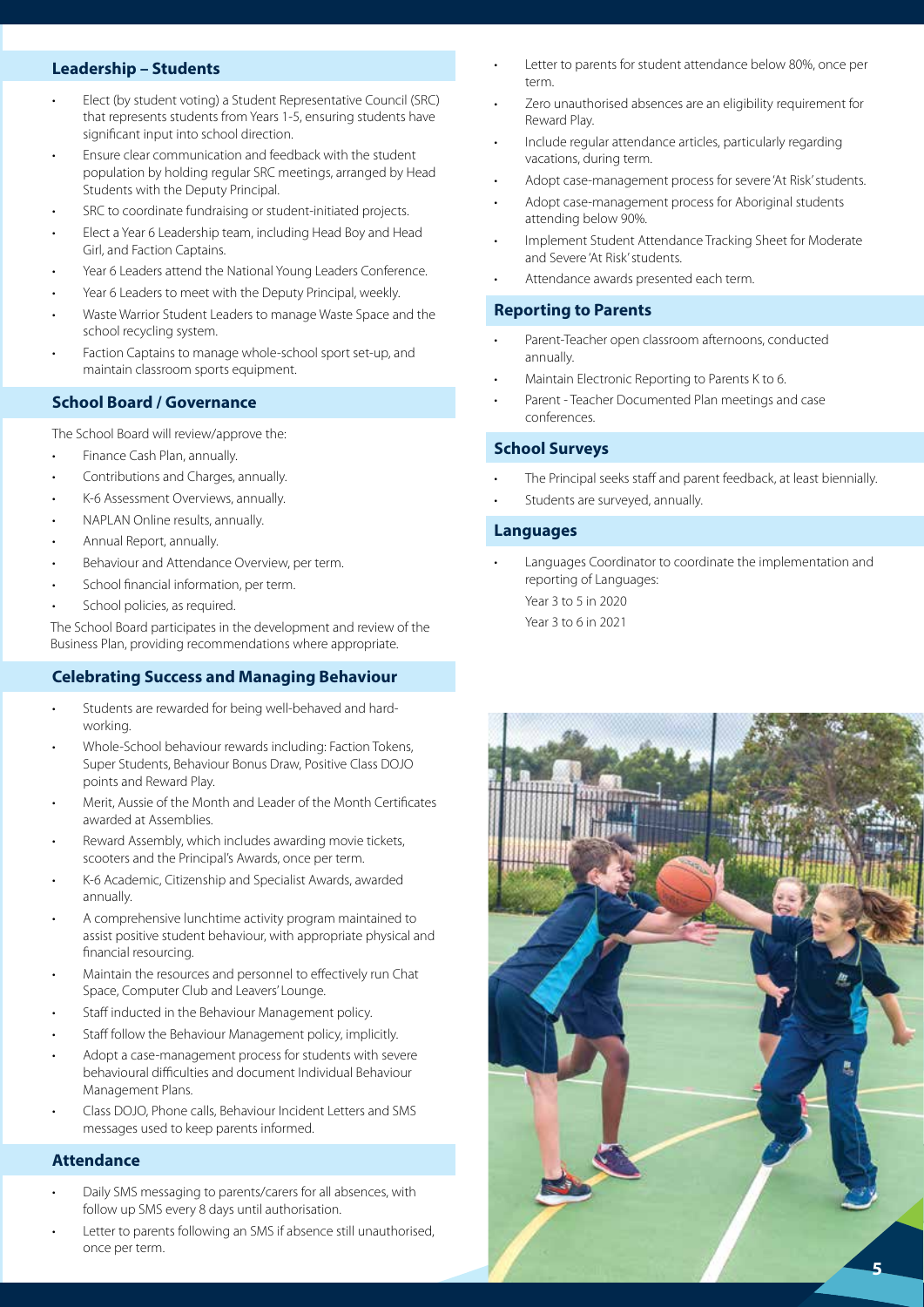

#### **Community Engagement**

#### **Literacy and Numeracy**

• Celebrate Literacy and Numeracy Days, Book Week and National Simultaneous Story Time.

#### **Visual Arts**

- Visual Art Exhibition to showcase student art work, held biennially.
- Parent Art Helper Week, held annually.

#### **Performing Arts**

- The Junior and Senior School Choirs to perform at school and community events.
- The School Musical performed and Performing Arts Camp arranged, biennially.

#### **Physical Education and Health**

- Participate in Byford School Sports Association (BSSA) events.
- Encourage community sporting use of the shared oval and school facilities.
- Maintain the Sporting Schools after-school program.
- Participate in Walk Safely to School and Cycle to School days, annually.

#### **Student Wellbeing**

Breakfast Club, held weekly.

#### **Parents**

- Triple P Parenting workshops, once per term.
- Cyber Safety workshops, held annually.
- Celebrate cultural days based upon predominate nationalities and languages taught at the school i.e. Chinese New Year, Harmony Day, and Diwali Day

#### **HASS**

- NAIDOC Week celebrations, held annually.
- ANZAC ceremony, held annually.

#### **Science**

• Science Week, held annually.

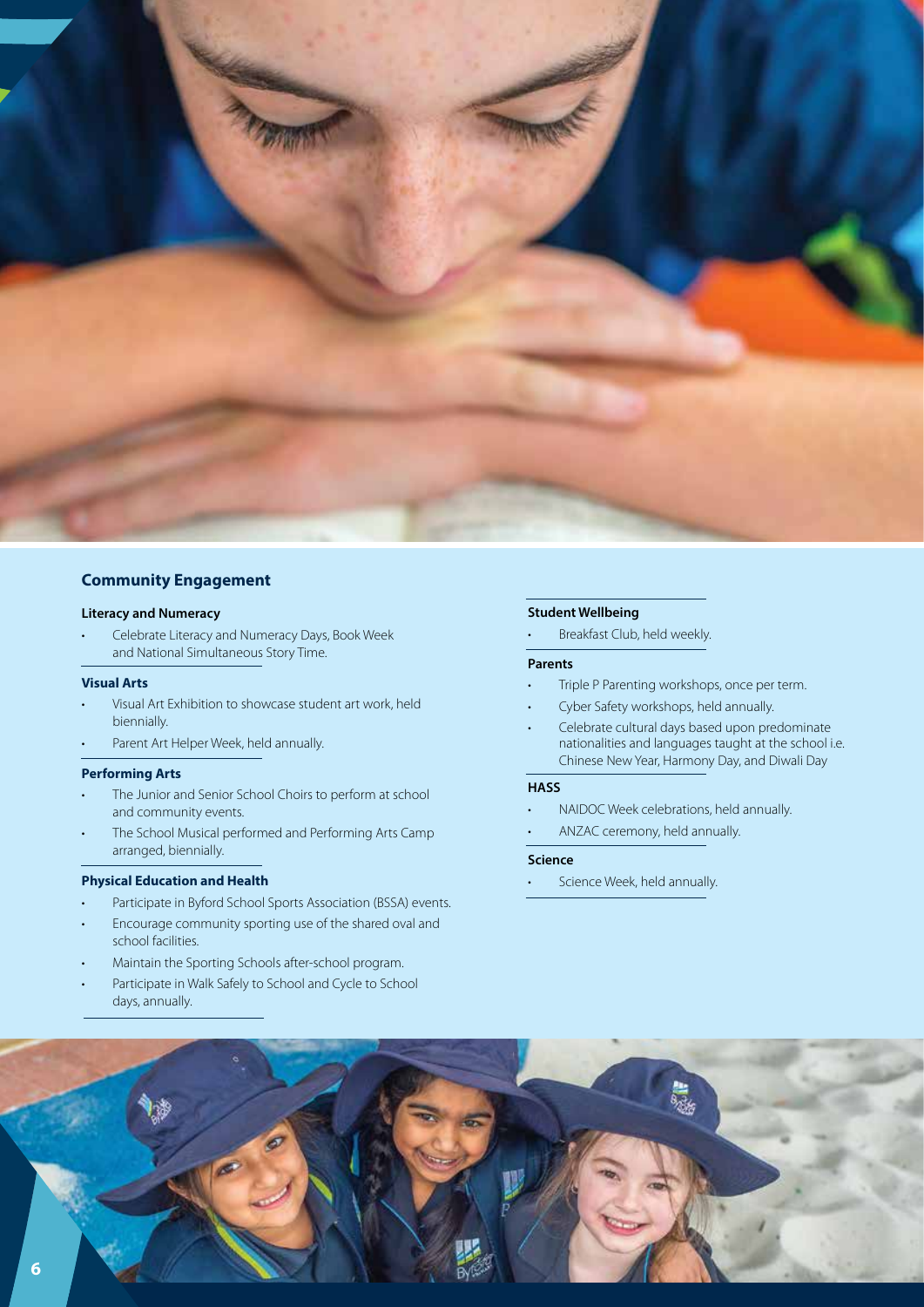| <b>Target</b>                                                                                     | <b>Target Evaluation</b>          |
|---------------------------------------------------------------------------------------------------|-----------------------------------|
| <b>Technologies</b>                                                                               |                                   |
| Maintain ratio of device/student to:                                                              | Computer Census                   |
| · (Kindergarten - Year One) 1:4                                                                   |                                   |
| · (Year Two - Year Six) 1:3                                                                       |                                   |
| <b>ICT Skills Continuum</b>                                                                       | <b>ICT Skills Continuum</b>       |
| 75% of students from P-6 to achieve 75%.                                                          | Learning Area Grade Distribution  |
| 20% or above of students to achieve a B or above in semester reporting.                           |                                   |
| <b>Reading</b>                                                                                    |                                   |
| NAPLAN                                                                                            | NAPLAN (Years 3 and 5)            |
| Average performance in NAPLAN to match or exceed like schools (Schools Online).                   | Literacy Pro Test (Years 3-6)     |
| Student progress (Cohort) to match or exceed like schools (Schools Online).                       | PM Benchmark (Years 1-2)          |
| <b>Literacy Pro Test</b>                                                                          |                                   |
| 70% of students to achieve at or above Lexile 500 (at the end of Year 3).                         | PAT-R (Comprehension) (Years 1-6) |
| 70% of students to achieve at or above Lexile 600 (at the end of Year 4).                         | On-Entry Assessment               |
| 70% of students to achieve at or above Lexile 700 (at the end of Year 5).                         | Pre-Literacy Test                 |
| 70% of students to achieve at or above Lexile 800 (at the end of Year 6).                         |                                   |
| <b>PM Benchmark</b>                                                                               |                                   |
| 70% of students to achieve at or above PM Level 15 (at the end of Year 1).                        |                                   |
| 70% of students to achieve at or above PM Level 25 (at the end of Year 2).                        |                                   |
| PAT-R (Comprehension)                                                                             |                                   |
| 75% of students to achieve Stanine 5 or above in Years 1-6 (Stanine 4, 5 and 6 indicate average   |                                   |
| performance).                                                                                     |                                   |
| <b>On-Entry Assessment</b>                                                                        |                                   |
| 70% of students to achieve at or above Reading On-Entry Scale of 551 (at the end of Pre-Primary). |                                   |
| <b>Pre-Literacy Test</b><br>75% of students to achieve 80% at the end of Kindergarten.            |                                   |
|                                                                                                   |                                   |
| <b>Writing</b>                                                                                    |                                   |
| <b>NAPLAN</b>                                                                                     | <b>NAPLAN</b>                     |
| Average performance in NAPLAN to match or exceed like schools (Schools Online).                   |                                   |
| Student progress (Cohort) to match or exceed like schools (Schools Online).                       |                                   |
| <b>On-Entry Assessment</b>                                                                        | On-Entry Assessment               |
| 65% of students to achieve at or above Writing On-Entry Scale of 450 (at the end of Pre-Primary). | Pre-Literacy Test                 |
| Pre-Literacy Test                                                                                 |                                   |
| 75% of students to achieve 80% by end of Kindergarten.                                            |                                   |
| PAT                                                                                               |                                   |
| Implemented 2020, with Band / Scale Score targets for Years 4 to 6 established.                   |                                   |
| <b>Spelling</b>                                                                                   |                                   |
| <b>NAPLAN</b>                                                                                     | <b>NAPLAN</b>                     |
| Average performance in NAPLAN to match or exceed like schools (Schools Online).                   |                                   |
| Student progress (Cohort) to match or exceed like schools (Schools Online).                       |                                   |
| <b>PAT</b>                                                                                        | PAT Spelling                      |
| 75% of students to achieve Stanine 5 or above in Years 2-6 (Stanine 4, 5 and 6 indicate average   |                                   |
| performance).                                                                                     |                                   |
| Waddington                                                                                        | Waddington Spelling               |
| 75% of students to achieve at or above their chronological age in Years 1-6.                      |                                   |
|                                                                                                   |                                   |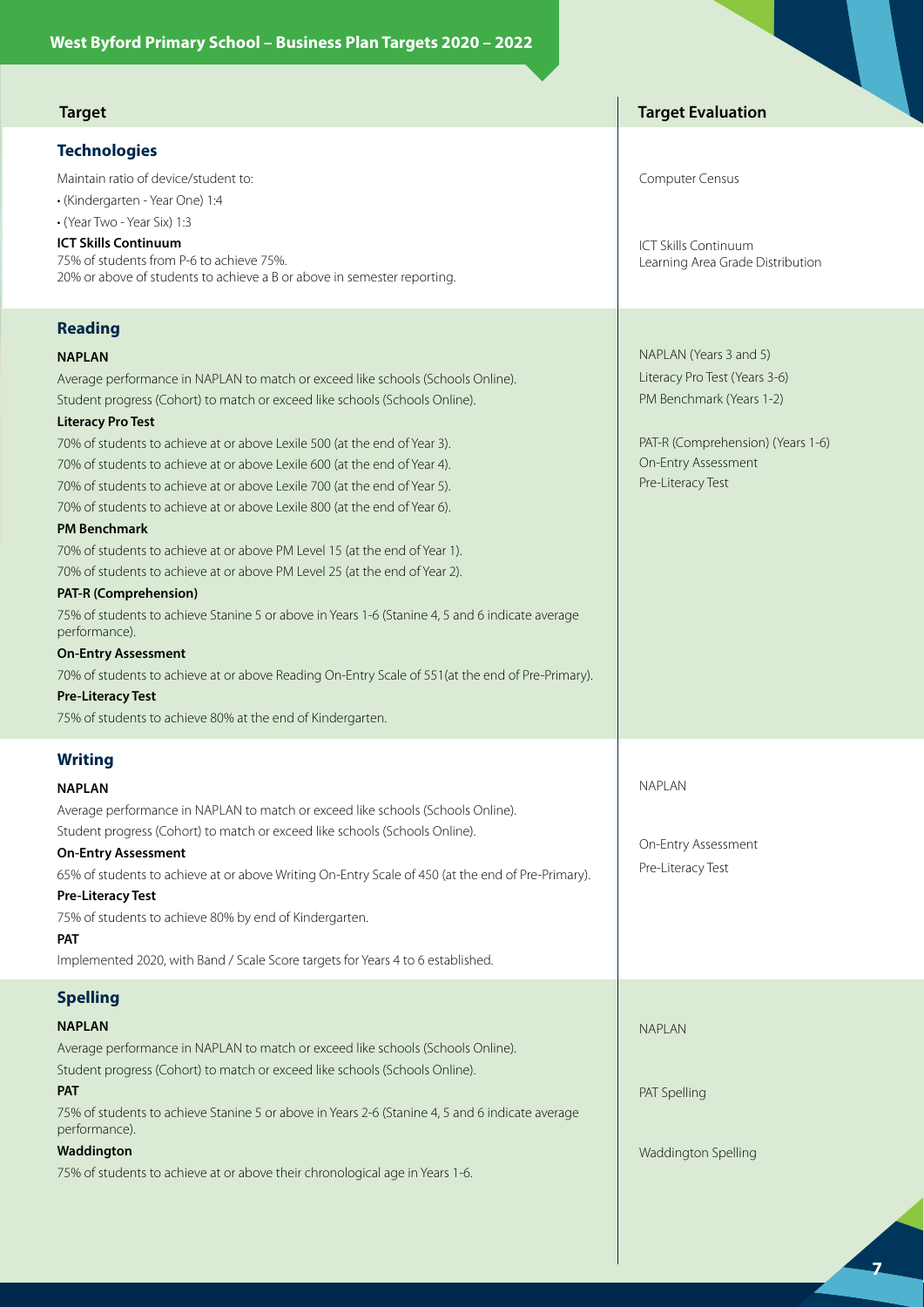| <b>Target</b>                                                                                                                                                                                                                                                                                                                                                                      | <b>Target Evaluation</b>                                     |
|------------------------------------------------------------------------------------------------------------------------------------------------------------------------------------------------------------------------------------------------------------------------------------------------------------------------------------------------------------------------------------|--------------------------------------------------------------|
| <b>Grammar &amp; Punctuation</b><br><b>NAPLAN</b><br>Average performance in NAPLAN to match or exceed like schools (Schools Online).<br>Student progress (Cohort) to match or exceed like schools (Schools Online).<br>PAT<br>75% of students to achieve Stanine 5 or above in Years 3-6 (Stanine 4, 5 and 6 indicate average                                                      | <b>NAPLAN</b><br>PAT Grammar & Punctuation                   |
| performance).<br><b>Speaking &amp; Listening</b><br><b>On-Entry Assessment</b><br>50% of students to achieve at or above 471 (in February).                                                                                                                                                                                                                                        | On-Entry Assessment                                          |
| 60% of students to achieve at or above 591 (at the end of Pre-Primary).<br><b>Oral Language Assessment</b><br>75% of Kindergarten students to achieve 80% on the Promoting Literacy Development (PLD)<br>Semantic 4 Year Old Pre-Test<br><b>PAT Vocabulary</b><br>75% of students to achieve Stanine 5 or above in Years 3-6 (Stanine 4, 5 and 6 indicate average<br>performance). | Semantic 4-Year-Old Pre-Test<br>PAT Vocabulary               |
| <b>Numeracy</b><br><b>NAPLAN</b><br>Average performance in NAPLAN to match or exceed like schools (Schools Online).<br>Student progress (Cohort) to match or exceed like schools (Schools Online).                                                                                                                                                                                 | <b>NAPLAN</b>                                                |
| PAT<br>75% of students to achieve Stanine 5 or above in Years 1-6 (Stanine 4, 5 and 6 indicate<br>average performance).<br><b>Achievement Standards Assessments</b>                                                                                                                                                                                                                | PAT Maths<br>Achievement Standards<br>Assessments (Year 1-6) |
| 60% of students in Years 1-6 to achieve an average of 75% or above in each strand - Number<br>and Algebra, Measurement and Geometry, Statistics and Probability.<br><b>On-Entry Assessment</b><br>90% of students to achieve at or above Numeracy On-Entry Scale of 501 (at the end of<br>Pre-Primary).                                                                            | On-Entry Assessment                                          |
| <b>Baseline Test</b><br>80% of students to achieve 90% at the end of Kindergarten.<br><b>Advanced Test</b><br>Students who achieve 90% or above in the Baseline Test complete the Advanced Test.                                                                                                                                                                                   | Numeracy Baseline Test<br>Numeracy Advanced Test             |
| 90% of students to achieve 70% by end of Kindergarten.<br><b>Science</b><br><b>PAT</b><br>75% of students from Years 3-6 to achieve at or above Stanine 5 (Stanine 4, 5 and 6 indicate<br>average performance).                                                                                                                                                                    | PAT Science (Year 3-6)                                       |
| 35% or above of students to achieve a B or above in semester reporting.                                                                                                                                                                                                                                                                                                            | Learning Area Grade Distribution                             |
| <b>Humanities &amp; Social Sciences</b><br>Semester 1: History (Years P-6) / Civics and Citizenship (Years 3-6)<br>Semester 2: Geography (Years P-6) / Business and Economics (Years 5-6)<br>25% or above of students to achieve a B or above in semester reporting.                                                                                                               | Learning Area Grade Distribution                             |
| <b>Visual Arts</b><br>25% or above of students to achieve a B or above in semester reporting.                                                                                                                                                                                                                                                                                      | Learning Area Grade Distribution                             |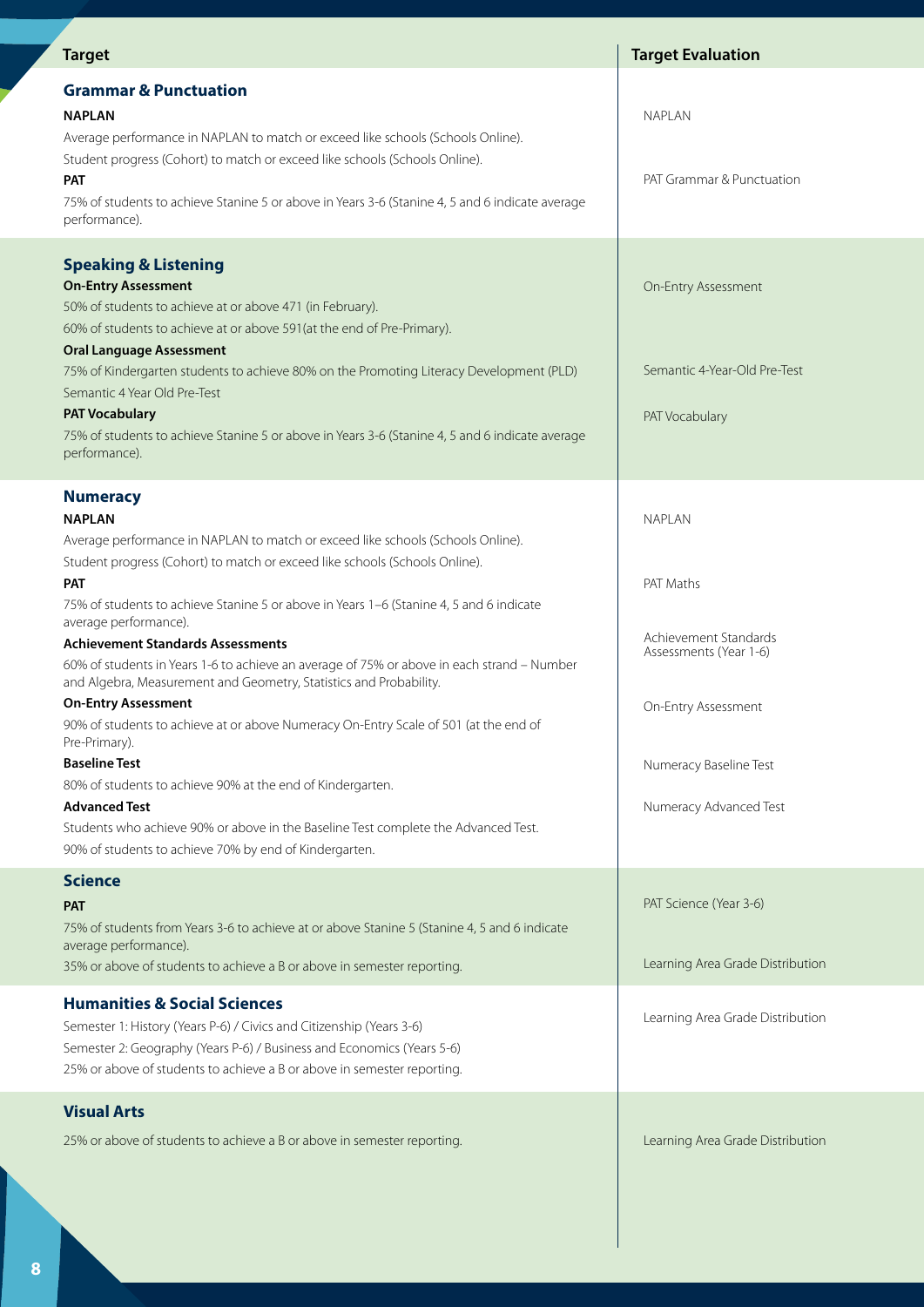| <b>Target</b>                                                                                                                                                                                                                                                                                                                                                                                                                                                                                  | <b>Target Evaluation</b>                                                                                                                                                                                                                                                 |
|------------------------------------------------------------------------------------------------------------------------------------------------------------------------------------------------------------------------------------------------------------------------------------------------------------------------------------------------------------------------------------------------------------------------------------------------------------------------------------------------|--------------------------------------------------------------------------------------------------------------------------------------------------------------------------------------------------------------------------------------------------------------------------|
| <b>Performing Arts</b><br>35% or above of students to achieve a B or above in semester reporting.                                                                                                                                                                                                                                                                                                                                                                                              | Learning Area Grade Distribution                                                                                                                                                                                                                                         |
| <b>Physical Education</b><br>85% of students from Years 1-6 to achieve at or above 85 points in the Sports Challenge fitness<br>testing (85 -115 points is the expected standard).<br>35% or above of students to achieve a B or above in semester reporting.<br>Sports Challenge Fitness/FMS testing (Individual student fitness reports sent home to parents)                                                                                                                                | Sports Challenge Fitness/FMS testing<br>Learning Area Grade Distribution                                                                                                                                                                                                 |
| <b>Health</b><br>35% or above of students to achieve a B or above in semester reporting.                                                                                                                                                                                                                                                                                                                                                                                                       | Learning Area Grade Distribution                                                                                                                                                                                                                                         |
| <b>Self-Esteem</b><br>Years 1-6 students to achieve at or above the mean score recorded for all schools tested in WA.<br>1. Self and School Mean<br>2. Self and Others Mean<br>3. Self-Worth Mean                                                                                                                                                                                                                                                                                              | Sports Challenge - Self-Esteem<br>Testing for:<br>Junior Primary (Years 1-3)<br>Senior Primary (Years 4-6)                                                                                                                                                               |
| <b>Students at Educational Risk</b><br>The % of Year 3 students achieving Band 6 or above in NAPLAN Numeracy, Reading, Writing,<br>Spelling and Grammar & Punctuation to match or exceed Like Schools.<br>The % of Year 5 students achieving Band 8 or above in NAPLAN Numeracy, Reading, Writing,<br>Spelling and Grammar & Punctuation to match or exceed Like Schools.<br>75% of Maths Online students to achieve Stanine 5 or above in PAT Maths test two years above<br>their year level. | NAPLAN - Proficiency Band Summary<br>PAT Maths                                                                                                                                                                                                                           |
| <b>Attendance</b><br>Aboriginal student attendance rate to be 90% or above.<br>Whole-school student attendance rate to be 93% or above.<br>Unauthorised absences (as a component of all absences) to be 2% or less.<br>Students categorised as Severe Risk (0-59% attendance) to be 1% or less of the school<br>population.<br>Students categorised as Moderate Risk (60-80% attendance) to be 4% or less of the school<br>population.                                                         | Semester One and Two Attendance<br>Audits<br>Annual Report<br>Attendance Reports to classroom<br>teachers, per term<br>Comparison against State average for<br>Aboriginal and Non-Aboriginal students<br>Behaviour and Attendance overview for<br>School Board, per term |
| <b>Behaviour</b><br>The average number of behaviour incidents received per male student to be below 1.4.<br>The number of behaviour incidents recorded on SIS Behaviour to average less than 1.0 per<br>student.                                                                                                                                                                                                                                                                               | Annual Report<br>Behaviour and Attendance overview<br>for School Board, per term                                                                                                                                                                                         |

The number of students receiving behaviour notices to be 10% or less of the student population.

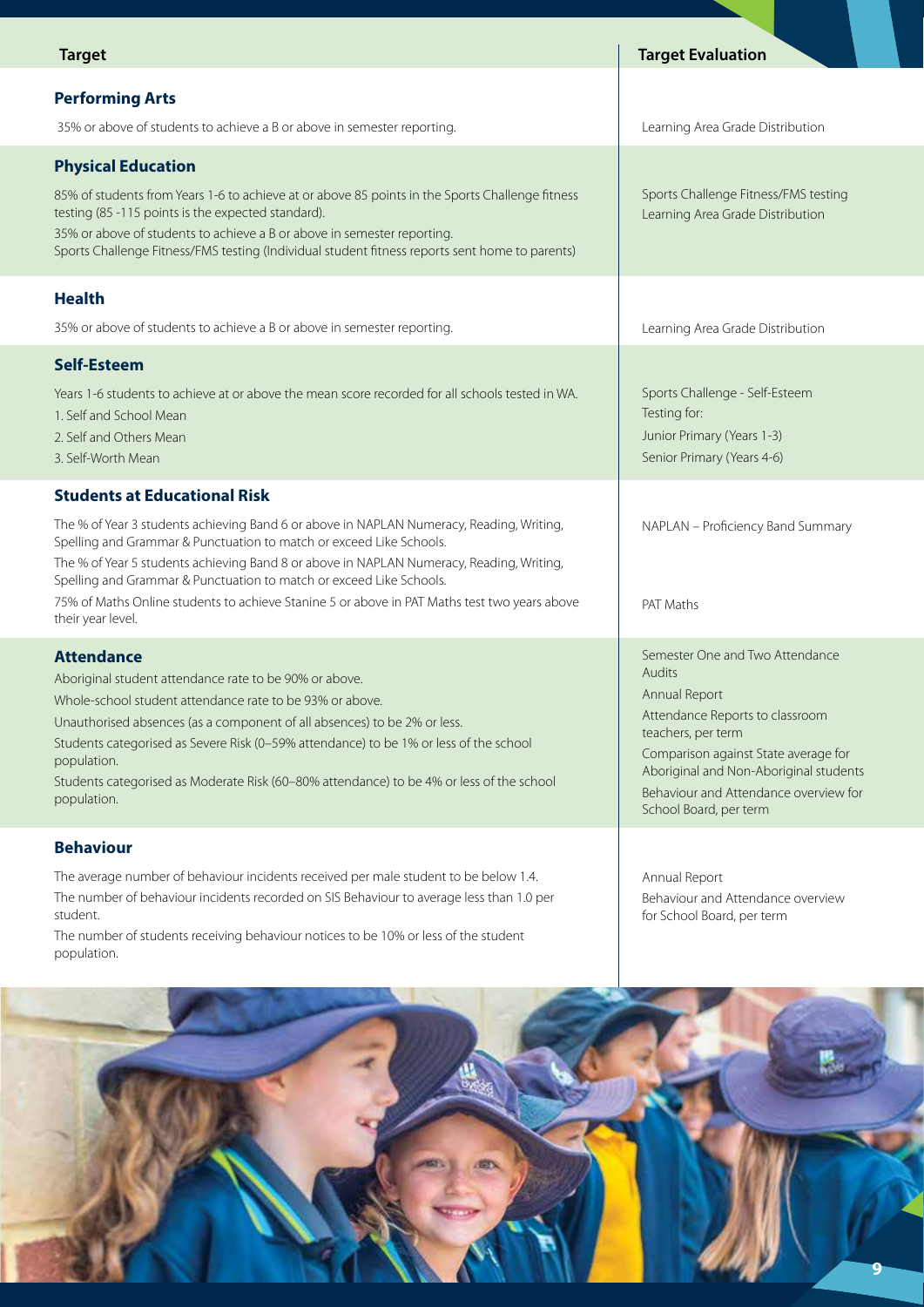| 2020 - 2022                                           | Term 1                                                                                                                                                                                                                                                                                                                                                                                                                                                                                                                                                                                                                                                                                                                                                                                                                                                                                                           | Term 2                                                                                                                                                                                                   |
|-------------------------------------------------------|------------------------------------------------------------------------------------------------------------------------------------------------------------------------------------------------------------------------------------------------------------------------------------------------------------------------------------------------------------------------------------------------------------------------------------------------------------------------------------------------------------------------------------------------------------------------------------------------------------------------------------------------------------------------------------------------------------------------------------------------------------------------------------------------------------------------------------------------------------------------------------------------------------------|----------------------------------------------------------------------------------------------------------------------------------------------------------------------------------------------------------|
| <b>Student</b><br><b>Achievement</b><br>& Performance | On-Entry - Pre-Primary (centrally funded)<br>PAT Maths (Start) - Foundation<br>PAT Maths - Years 1-6<br>PAT Science - Years 3-6<br>PAT R Comprehension - Years 1-6<br>PAT Spelling - Years 2-6<br>PAT Vocabulary - Years 3-6<br>PAT Grammar and Punctuation - Years 3-6<br>PAT Writing - Years 4-6<br>Waddington Spelling - Years 1-6<br>Lit Pro Reading Test Years 3-6<br>PM Benchmark Assessment Years 1-2<br>Brightpath - Years 1-6 (Moderation Tool)<br>Target Setting and Case Management<br>Diana Rigg Pre-Literacy screen - Kindergarten<br>Diana Rigg Pre-Writing screen - Kindergarten<br>WBPS Numeracy Test - Kindergarten<br>Semantic 4-Year-Old Pre-Test<br>Numeracy Achievement Standards Assessments - Years 1-6<br>Identification of Target students<br><b>Moderation Tasks</b><br>Numeracy Achievement Standards Assessments - Years 1-6<br>NAPLAN - Years 3 and 5<br>Reporting to Parents - K-6 | Case Management Target students<br>Numeracy Achievement Standards Assessments<br>Years 1-6<br>NAPLAN - Years 3 and 5<br>Reporting to Parents - K-6<br>PAT Maths (Start) - Foundation<br>Moderation Tasks |
| <b>Technologies</b>                                   | ICT Skills Continuum (commence)                                                                                                                                                                                                                                                                                                                                                                                                                                                                                                                                                                                                                                                                                                                                                                                                                                                                                  | Reporting to Parents K-6                                                                                                                                                                                 |
| <b>Behaviour</b>                                      | SIS Behaviour and Reward Play Analysis - Staff and<br>School Board<br>Annual Report - Behaviour Overview                                                                                                                                                                                                                                                                                                                                                                                                                                                                                                                                                                                                                                                                                                                                                                                                         | SIS Behaviour and Reward Play Analysis - Staff and<br>School Board                                                                                                                                       |
| Attendance                                            | SIS Attendance Analysis - Staff and School Board<br>Annual Report - Attendance Overview<br>Letters home for unauthorised absences and less than 80%<br>attendance<br>SMS Attendance Alerts<br>Attendance Case Management<br>Attendance Rewards                                                                                                                                                                                                                                                                                                                                                                                                                                                                                                                                                                                                                                                                   | SIS Attendance Analysis - Staff and School Board<br>Letters home for unauthorised absences and less than<br>80% attendance<br>SMS Attendance Alerts<br>Attendance Case Management<br>Attendance Rewards  |
| Socio-Emotional                                       | SAER Team Referrals (including Behaviour and Attendance)<br>Chaplain referrals<br>School Psychologist referrals<br>Sports Challenge - Self-Esteem Testing, Years 1-6                                                                                                                                                                                                                                                                                                                                                                                                                                                                                                                                                                                                                                                                                                                                             | SAER Team Referrals (including Behaviour and<br>Attendance)<br>Chaplain referrals<br>School Psychologist referrals                                                                                       |
| <b>Staff Performance</b>                              | Performance Management Meetings - with Principal<br>Curriculum and Team Meeting Minutes (3 per term)<br>Team Leader Meetings with Principal (weekly)<br>Target student identification meetings with Line Manager<br>Classroom Observations and feedback - formal and<br>informal                                                                                                                                                                                                                                                                                                                                                                                                                                                                                                                                                                                                                                 | Curriculum and Team Meeting Minutes (3 per term)<br>Team Leader Meetings with Principal (weekly)<br>Classroom Observations and feedback<br>Workbook checks                                               |
| School<br>Community                                   | P&C Association Minutes, 3 per term<br>Canteen Committee Minutes, 2 per term<br>School Board Minutes, 1 per term<br>Annual Report<br>Leavers Committee Minutes, 3 per term                                                                                                                                                                                                                                                                                                                                                                                                                                                                                                                                                                                                                                                                                                                                       | P&C Association Minutes, 3 per term<br>Canteen Committee Minutes, 3 per term<br>School Board Minutes, 1 per term.<br>Leavers Committee Minutes, 3 per term                                               |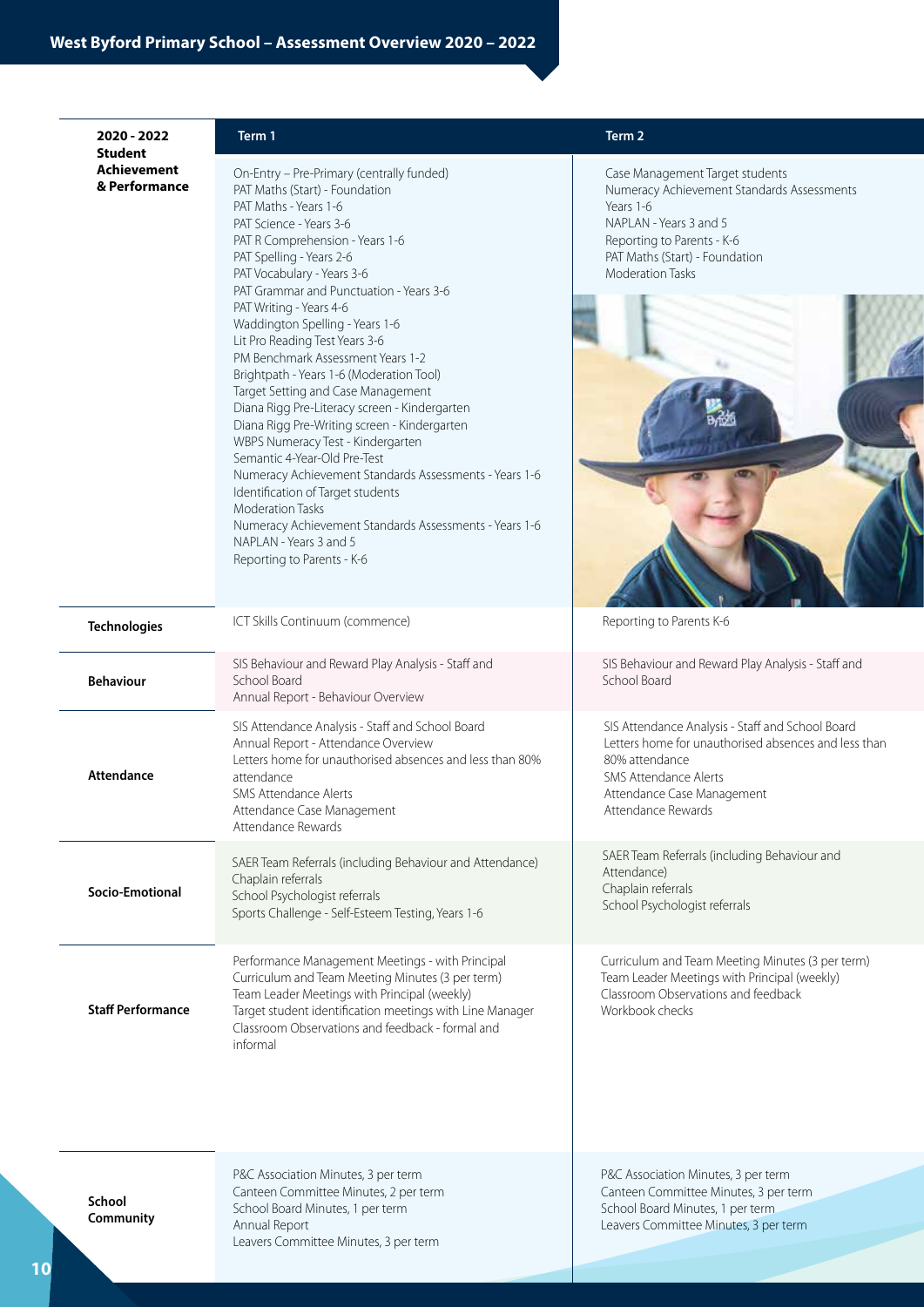Case Management Target students Numeracy Achievement Standards Assessments - Years 1-6 PAT Maths (Mid) - Foundation Moderation Tasks Sports Challenge - Fitness Testing, Years 1-6.



SIS Behaviour and Reward Play Analysis - Staff and School Board

SIS Attendance Analysis - Staff and School Board Letters home for unauthorised absences and less than 80% attendance SMS Attendance Alerts Attendance Case Management Attendance Rewards

SAER Team Referrals (including Behaviour and Attendance). Chaplain referrals School Psychologist referrals

Curriculum and Team Meeting Minutes, 3 per term Team Leader Meetings with Principal, weekly Classroom Observations and feedback - formal and informal

P&C Association Minutes, 3 per term Canteen Committee Minutes, 3 per term School Board Minutes, 1 per term Leavers Committee Minutes, 3 per term

#### **Term 1 Term 2 Term 3 Term 4**

On-Entry - Pre-Primary (school funded) PAT Maths (Mid) - Foundation PAT Maths - Years 1-6 PAT Science - Years 3-6 PAT R Comprehension - Years 1-6 PAT Spelling - Years 2-6 PAT Vocabulary - Years 3-6 PAT Grammar - and Punctuation - Years 3-6 PAT Writing Years 4-6 (eWrite) Waddington Spelling - Years 1-6 Lit Pro Reading Test - Years 3-6 PM Benchmark Assessment Years 1-2 Brightpath - Years 1-6 (Moderation Tool) Final Review of Target Students Diana Rigg Pre-Literacy screen - Kindergarten Diana Rigg Pre-Writing screen - Kindergarten WBPS Numeracy test - Kindergarten Semantic 4-Year-Old Pre-Test Numeracy Achievement Standards Assessments - Years 1-6 Reporting to Parents - K-6 Moderation Tasks

ICT Skills Continuum (conclude) Reporting to Parents - K-6

SIS Behaviour and Reward Play Analysis - Staff and School Board

SIS Attendance Analysis - Staff and School Board Letters home for unauthorised absences and less than 80% attendance SMS Attendance Alerts Attendance Case Management Attendance Rewards

SAER Team Referrals (including Behaviour and Attendance). Chaplain referrals School Psychologist referrals Student Survey

Classroom Observations and feedback Performance Management Meeting, Final Review including target students - with Principal Curriculum/Team Meeting Minutes, 3 per term Team Leader Meetings with Principal, weekly Staff Survey 360 Feedback - Principal and Deputy Principals, biennially Evaluation of Curriculum Documents, Business Plan and Assessment Overview National Quality Standard Audit Regular classroom observations Workbook checks

P&C Association Minutes, 3 per term Canteen Committee Minutes, 3 per term School Board Meeting Minutes,1 per term Parent Satisfaction Survey, annually School Board Satisfaction Survey, biennially Leavers Committee Minutes, 3 per term